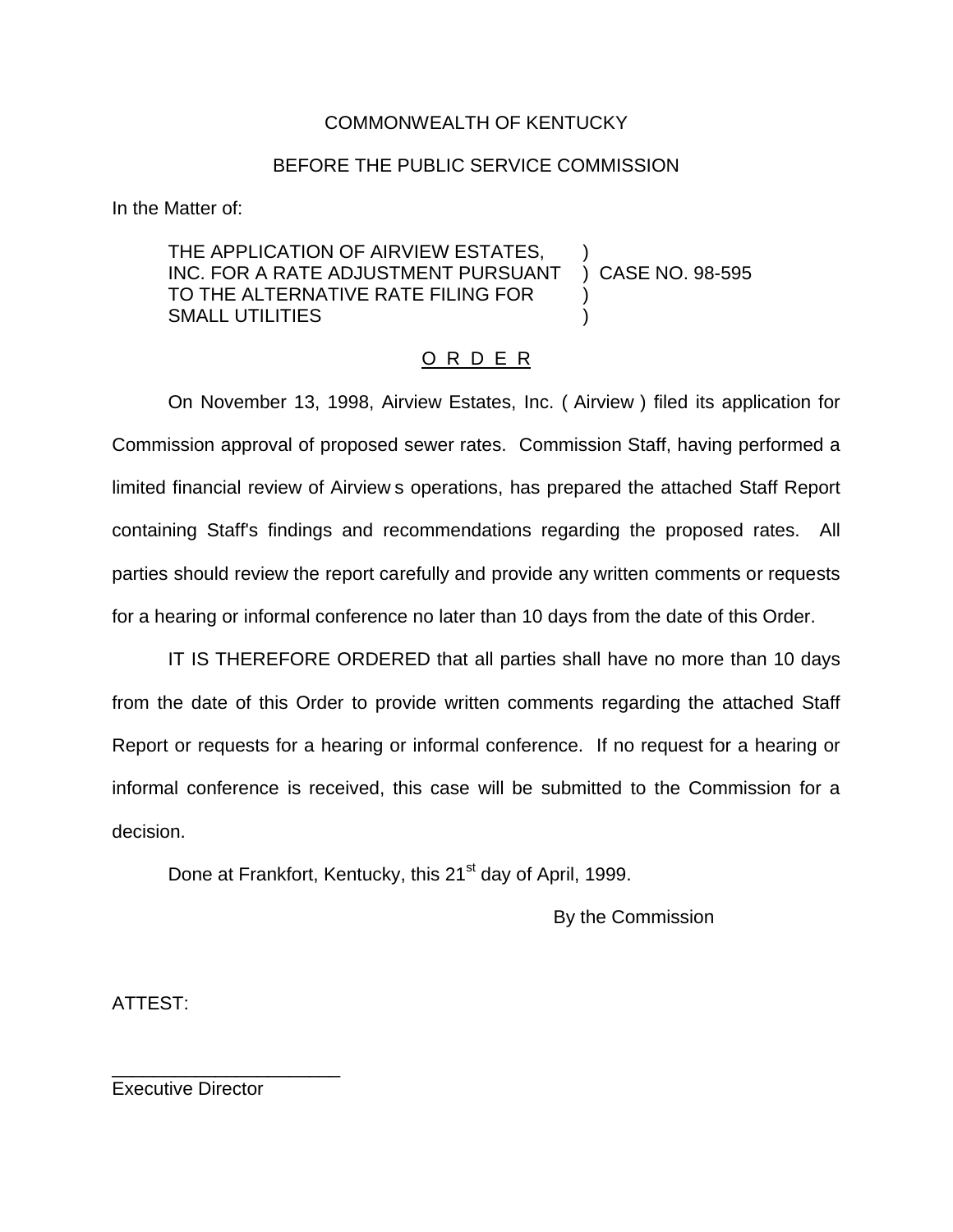# COMMONWEALTH OF KENTUCKY

### BEFORE THE PUBLIC SERVICE COMISSION

In the matter of:

| THE APPLICATION OF AIRVIEW ESTATES,                   |  |
|-------------------------------------------------------|--|
| INC. FOR A RATE ADJUSTMENT PURSUANT ) CASE NO. 98-595 |  |
| TO THE ALTERNATIVE RATE FILING FOR                    |  |
| <b>SMALL UTILITIES</b>                                |  |

# STAFF REPORT

Prepared by: Karen S. Harrod, CPA Public Utility Financial Analyst Water and Sewer Revenue Requirements Branch Division of Financial Analysis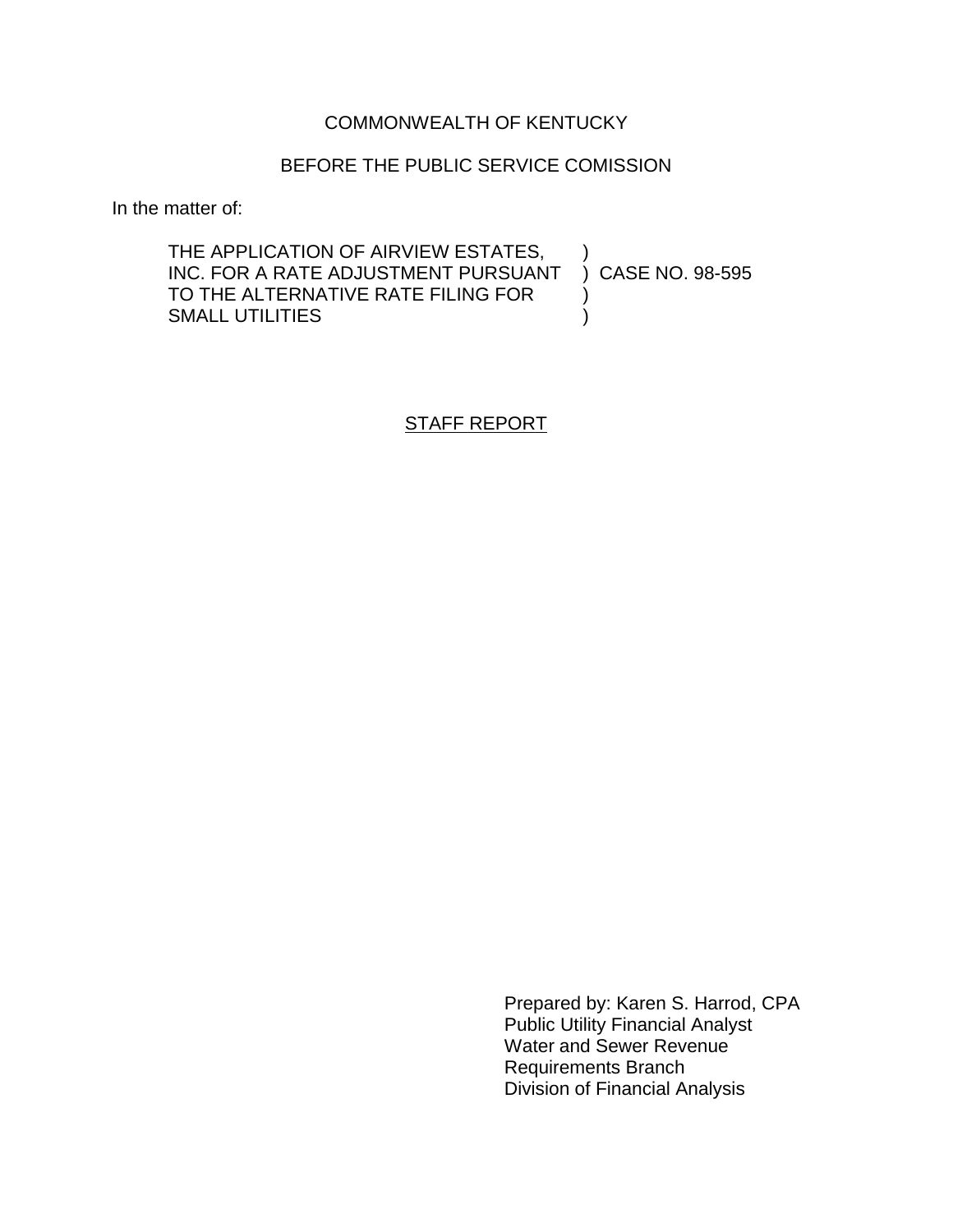#### STAFF REPORT

#### ON

#### AIRVIEW ESTATES, INC.

#### CASE NO. 98-595

On November 13, 1998, Airview Estates, Inc. ( Airview ) filed its application seeking to increase its rates for sewer service. In order to evaluate the requested increase, Commission Staff ( Staff ) performed a limited financial review of Airview s test period operations, the year ending December 31, 1997.

The scope of Staff s review was limited to obtaining information as to whether the test period operating revenues and expenses were representative of normal operations. Insignificant or immaterial discrepancies were not pursued and are not addressed herein.

Karen Harrod of the Commission s Water and Sewer Revenue Requirements Branch began the limited review on January 14, 1999, and is responsible for the preparation of this Staff Report.

A comparison of Airview s actual and proposed pro-forma operations is shown in Attachment A. Based on Staff s recommendations, Airview s operating statement would appear as set forth in Attachment B.

Attachment C compares Airview s and Staff s revenue requirement calculations. Airview determined its pro forma revenue requirement to be \$72,380, an increase over test year revenues of \$25,659, or 54.92 percent. Staff recommends a revenue requirement of \$57,367, which represents an increase of \$10,646 or 22.79 percent. The rate contained in Attachment D will achieve Staff s recommended level of revenue.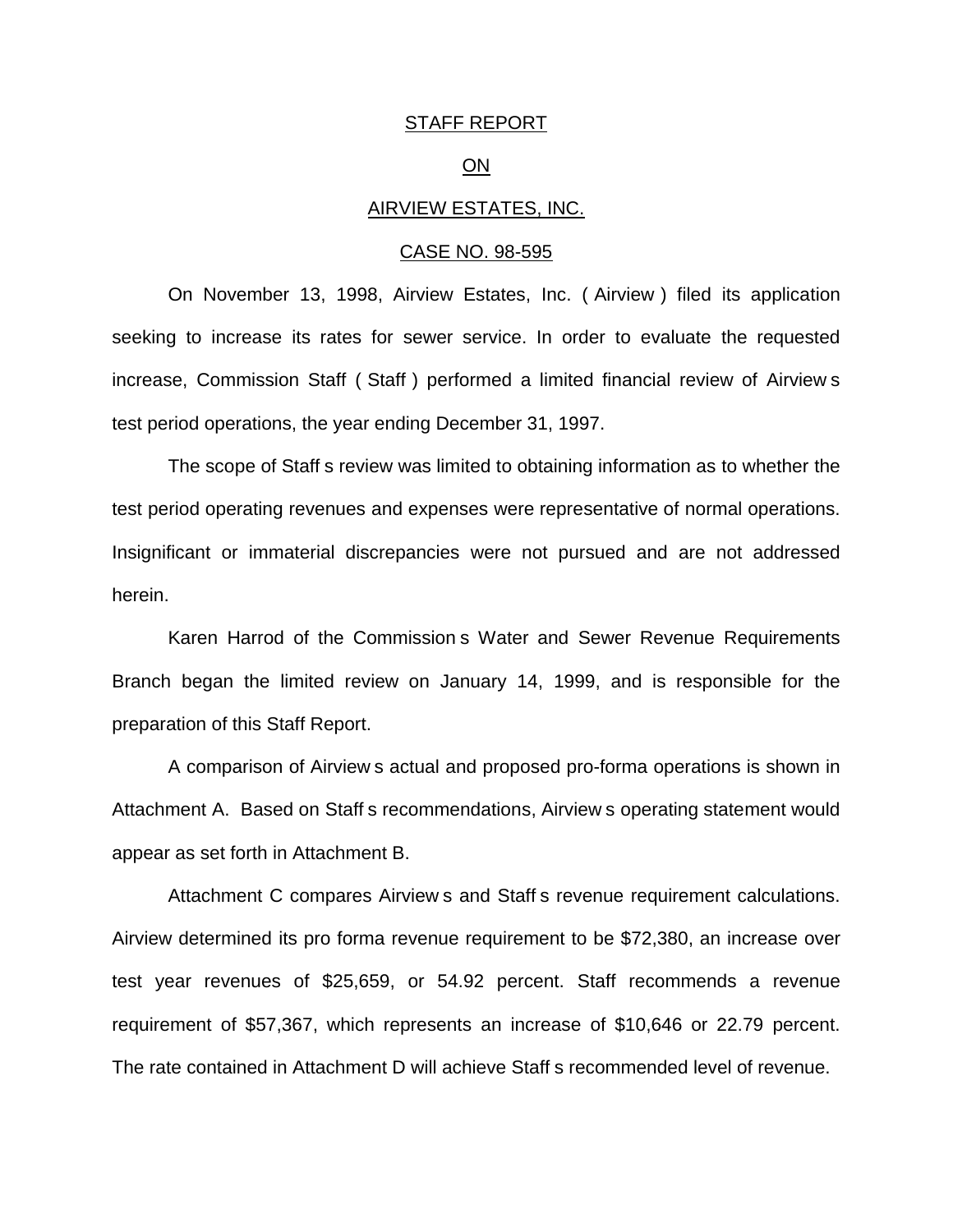Staff anticipates that the recommended rate will generate sufficient revenues to allow the utility to meet all its cash operating expenses for the next three years. At the end of this three-year period, staff will perform a limited review of the utility s operations and notify the utility and Commission of any adjustments deemed necessary to ensure that the utility s rates remain adequate. As part of that review the utility may be required to file additional information.

The utility shall notify the Commission in writing if during this three-year period, and prior to the limited review, the revenues generated by the recommended rates become inadequate to meet its cash operating expenses.

#### **Signature**

Prepared by: Karen S. Harrod, CPA Public Utility Financial Analyst Water and Sewer Revenue Requirements Branch Division of Financial Analysis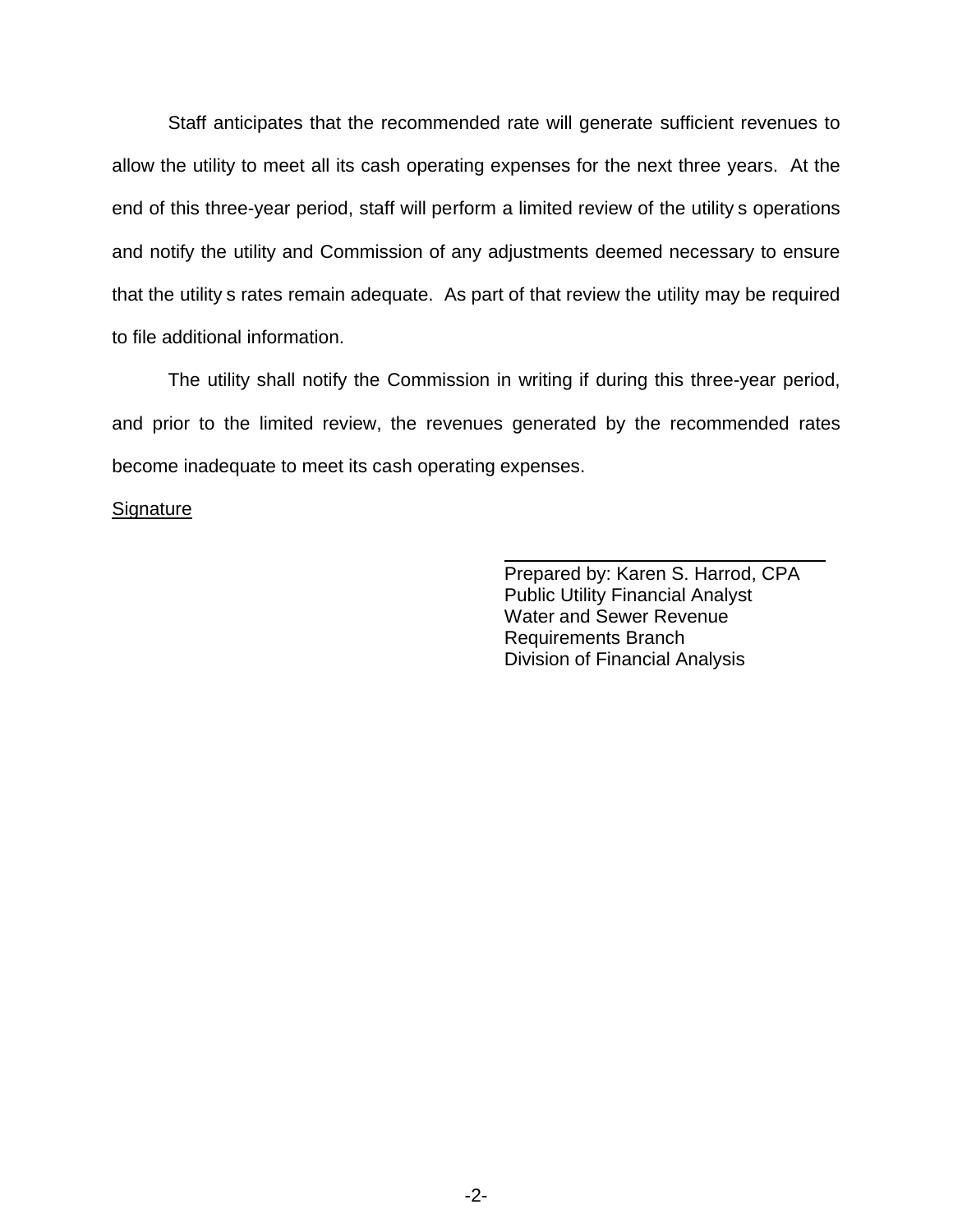### ATTACHMENT A STAFF REPORT CASE NO. 98-595 AIRVIEW ESTATES, INC. - REQUESTED OPERATIONS

|                                      | <b>Test Year per</b><br><b>Annual Report Adjustments</b> | Requested | Requested<br>Operations |
|--------------------------------------|----------------------------------------------------------|-----------|-------------------------|
| <b>Operating Revenues</b>            | 40,757                                                   | 5,964     | 46,721                  |
| <b>Operating Expenses:</b>           |                                                          |           |                         |
| Supervision                          | 3,000                                                    |           | 3,000                   |
| Labor & Exp.                         |                                                          |           |                         |
| <b>Collection System Expense</b>     |                                                          |           |                         |
| <b>Pumping System Expense</b>        |                                                          |           |                         |
| <b>Sludge Hauling</b>                | 844                                                      |           | 844                     |
| <b>Utility Service - Water Cost</b>  | 302                                                      |           | 302                     |
| Other Labor, Materials, & Expenses   | 2,680                                                    |           | 2,680                   |
| <b>Fuel &amp; Power Purchased</b>    | 3,540                                                    |           | 3,540                   |
| Chemicals                            | 477                                                      |           | 477                     |
| <b>Routine Maintenance</b>           | 6,000                                                    |           | 6,000                   |
| Maintenance                          | 14,715                                                   |           | 14,715                  |
| <b>Collection Expense</b>            | 2,352                                                    | 120       | 2,472                   |
| <b>Office Expense</b>                | 2,603                                                    |           | 2,603                   |
| <b>Outside Services</b>              | 4,026                                                    |           | 4,026                   |
| <b>Insurance Expense</b>             | 1,158                                                    |           | 1,158                   |
| Transportation                       | 148                                                      |           | 148                     |
| Miscellaneous Expense                | 240                                                      |           | 240                     |
| <b>Depreciation Expense</b>          | 1,113                                                    | 1,305     | 2,418                   |
| <b>Amortization Expense</b>          | 602                                                      | 17,123    | 17,725                  |
| <b>Taxes Other than Income Taxes</b> | 1,108                                                    |           | 1,108                   |
| <b>Income Taxes</b>                  | 1,000                                                    | (768)     | 232                     |
| Interest                             | 1,851                                                    | (1, 851)  |                         |
| <b>Penalties</b>                     | 2,088                                                    | (2,088)   |                         |
| <b>Total Operating Expenses</b>      | 49,847                                                   | 13,841    | 63,688                  |
| <b>Operating Income</b>              | (9,090)                                                  | (7,877)   | (16,967)                |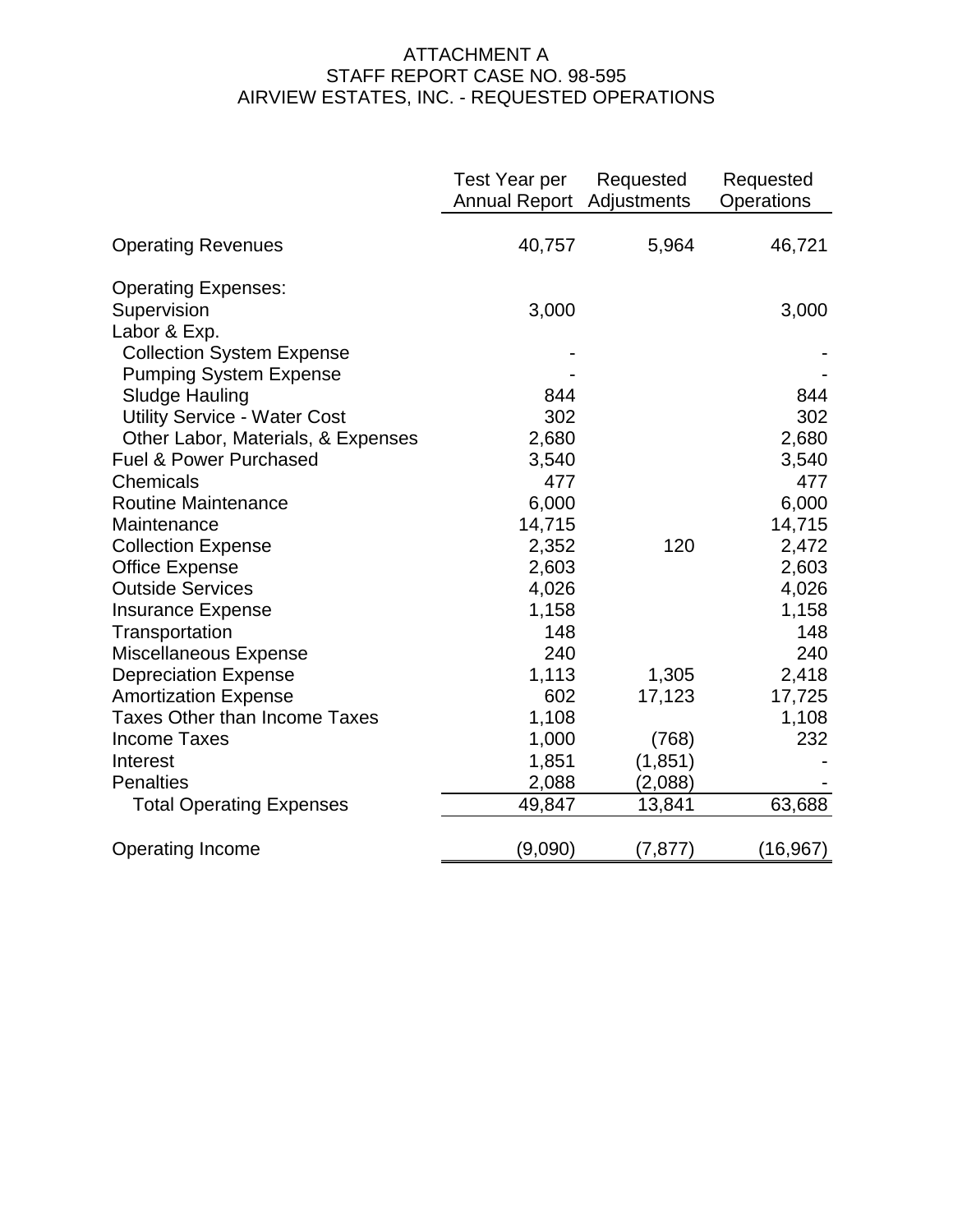|                                      | Test Year per<br><b>Annual Report</b> | Recommended Ref<br>Adjustments |     | Recommended<br><b>Test Year</b> |
|--------------------------------------|---------------------------------------|--------------------------------|-----|---------------------------------|
| <b>Operating Revenues</b>            | 40,757                                | 5,964                          | (a) | 46,721                          |
| <b>Operating Expenses:</b>           |                                       |                                |     |                                 |
| Supervision                          | 3,000                                 |                                |     | 3,000                           |
| Labor & Exp.                         |                                       |                                |     |                                 |
| <b>Collection System Expense</b>     |                                       |                                |     |                                 |
| <b>Pumping System Expense</b>        |                                       |                                |     |                                 |
| <b>Sludge Hauling</b>                | 844                                   |                                |     | 844                             |
| <b>Utility Service - Water Cost</b>  | 302                                   |                                |     | 302                             |
| Other Labor, Materials, & Expenses   | 2,680                                 |                                |     | 2,680                           |
| Fuel & Power Purchased               | 3,540                                 | 321                            | (b) | 3,861                           |
| <b>Chemicals</b>                     | 477                                   |                                |     | 477                             |
| <b>Routine Maintenance</b>           | 6,000                                 |                                |     | 6,000                           |
| Maintenance                          | 14,715                                |                                |     | 14,715                          |
| <b>Collection Expense</b>            | 2,352                                 | 120                            | (c) | 2,472                           |
| <b>Office Expense</b>                | 2,603                                 |                                |     | 2,603                           |
| <b>Outside Services</b>              | 4,026                                 |                                |     | 4,026                           |
| <b>Insurance Expense</b>             | 1,158                                 |                                |     | 1,158                           |
| <b>Transportation Expense</b>        | 148                                   |                                |     | 148                             |
| Miscellaneous Expense                | 240                                   | (240)                          | (d) |                                 |
| <b>Depreciation Expense</b>          | 1,113                                 | 1,305                          | (e) | 2,418                           |
| <b>Amortization Expense</b>          | 602                                   | 5,665                          | (f) | 6,267                           |
| <b>Taxes Other than Income Taxes</b> | 1,108                                 |                                |     | 1,108                           |
| <b>Penalties</b>                     | 2,088                                 | (2,088)                        | (g) |                                 |
| <b>Total Operating Expenses</b>      | 46,996                                | 5,083                          |     | 52,079                          |
| Operating Income                     | (6, 239)                              | 881                            |     | (5,358)                         |
| <b>Interest Expense</b>              | 1,851                                 | (1, 851)                       | (g) |                                 |
| <b>NET INCOME</b>                    | (8,090)                               | 2,732                          |     | (5,358)                         |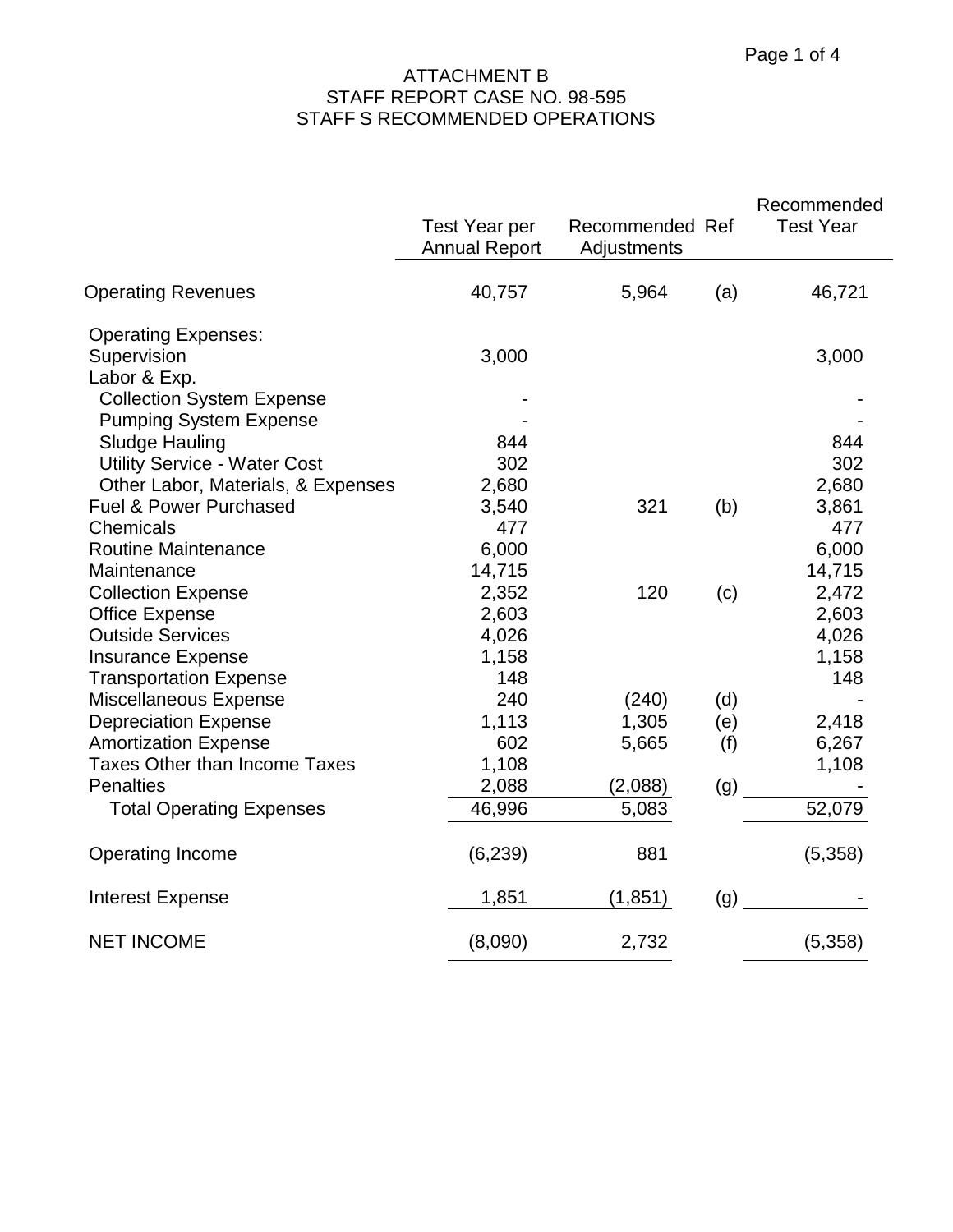(a) Operating Revenues. Airview reported operating revenues of \$91,095 for the test year. Based on the current monthly rate of \$18.90 and the current number of customers of 206, Airview proposed to increase test year revenues to a normalized level of \$46,721. Staff agrees with this adjustment and has included the increase in the determination of Airview s revenue requirement.

(b) Fuel & Power Purchased. For the test year Airview reported \$3,540 in fuel and power purchased expense. Based on Staff s review the test year amount included only eleven months of electric invoices. Accordingly, Staff has made an adjustment to increase test year expense by \$321, to a level of \$3,861, to annualize the expense. The adjustment represents the average monthly expense incurred during the elevenmonth period that was posted.

(c) Collection Expense. During the test year Airview incurred collection expense of \$2,352 for the billing and collection of sewer fees. Based on the cost of \$1.00 per month per customer and the current customer level of 206, Airview proposed to increase this expense to a level of \$2,472. Staff concurs with this increase of \$120 and has included it for ratemaking purposes.

(d) Miscellaneous Expense. Airview reported miscellaneous expense of \$240 for the test period. Based on staff s review this amount was paid to Chapel Hill United Church. Donations are not allowable expenses for ratemaking purposes. Therefore, staff has disallowed miscellaneous expense of \$240.

(e) Depreciation Expense. For the test year Airview reported depreciation expense of \$1,113. In its application an adjustment was proposed to increase this expense by \$1,305 based on the purchase and installation cost of \$6,525 for a new aerator,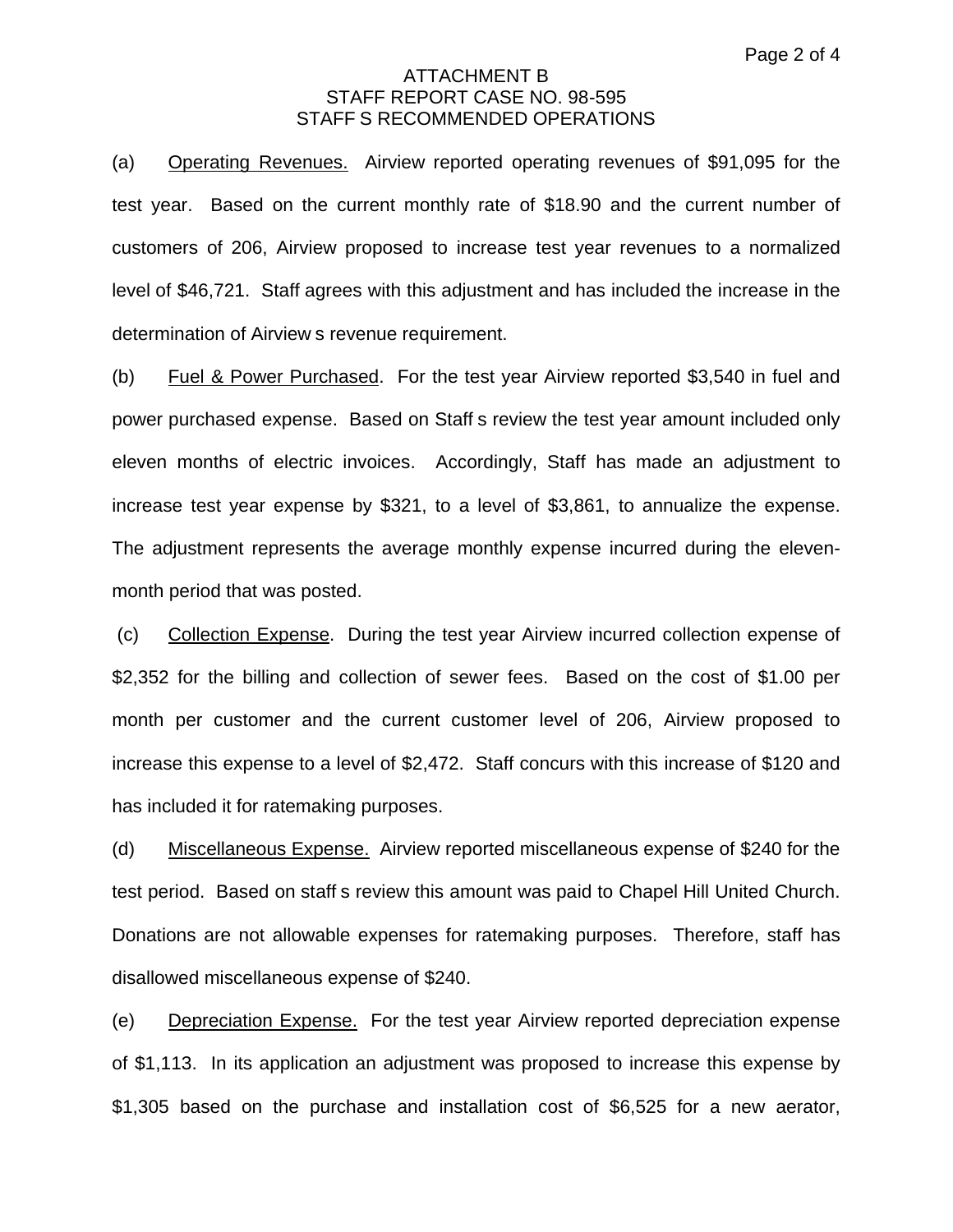depreciated over a period of 5 years. After consulting with Commission Engineering staff, it has been determined that the aerator is a necessary purchase and that five years is a reasonable depreciable life. As a result, the proposed adjustment has been included for ratemaking purposes.

(f) Amortization Expense. Airview reported amortization expense of \$602 in the test year for the amortization of rate case expenses incurred in Case No. 95-273.<sup>1</sup> Based on Airview s 1997 Annual Report, that expense was fully depreciated during 1997. Accordingly, test year amortization expense has been decreased by \$602.

In its application Airview proposed rate case expense amortization of \$725, based on office expenses of \$375 and accounting expenses of \$1,800, incurred for this proceeding. No invoices were provided to support the office expenses. As a result Staff recommends an increase in amortization expense of \$600 for the amortization of rate case related accounting expenses of \$1,800.

An additional adjustment proposed by Airview was the amortization of expenses to be incurred for the dredging, dewatering, and disposal of lagoon sludge. These procedures are needed to bring the sewage treatment plant into compliance with Commission regulations. In Case No.  $98-129^2$  the Commission ordered Airview to closely monitor the lagoon for overloading conditions and to dredge the lagoon before overloading occurs. The plant s most recent inspection by a Commission utility investigator took place on March 25 & 26, 1999. At that time it was noted that the

 $1$  In the Matter of the application of Airview Estates, Inc. for a rate adjustment pursuant to the alternative rate filing procedure for small utilities, November 20, 1995.

 $2$  In the Matter of an investigation of Airview Estates, Inc., December 21, 1998.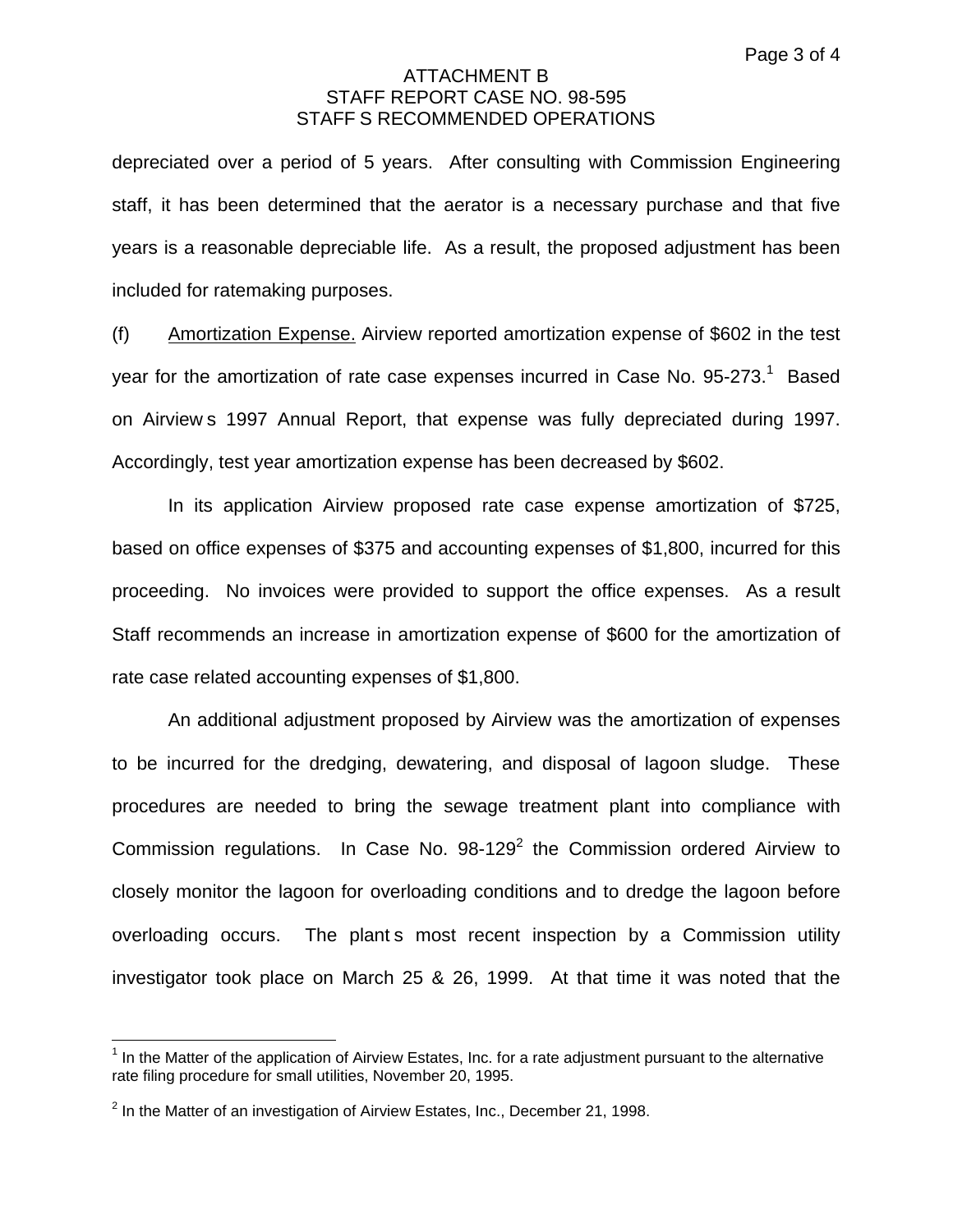lagoon was already high in solids. According to the inspector, the lagoon should be dredged as soon as possible. Therefore, it is the opinion of Staff that Airview should take the appropriate measures to dredge the lagoon.

Bids were provided to support the estimated cost of \$85,000 for the dredging, dewatering, and removal of sludge and Airview proposed to amortize this expense over a period of five years. According to Mr. Larry Smither, whose consulting company provides management services for Airview, this is the first time an expense of this nature has been necessary since the plant was constructed in 1973. Ideally it will never recur, but in the event that it does, it is not likely to be necessary for another 15 - 20 years. After consulting with PSC engineering staff, it is recommended that the expenses to be incurred by Airview for dredging, dewatering, and disposal of lagoon sludge be amortized over a period of 15 years. This results in an increase to amortization expense of \$5,667.

Based on the aforementioned adjustments, Staff recommends a net increase to test year amortization expense of \$5,665 to a level of \$6,267.

(g) Penalties & Interest Expense. For the test year Airview reported penalties and interest expense of \$2,088 and \$1,851, respectively. An adjustment was proposed to eliminate these expenses for ratemaking purposes. Staff concurs with the proposed adjustments and has decreased both penalties and interest expense to a level of \$0.00.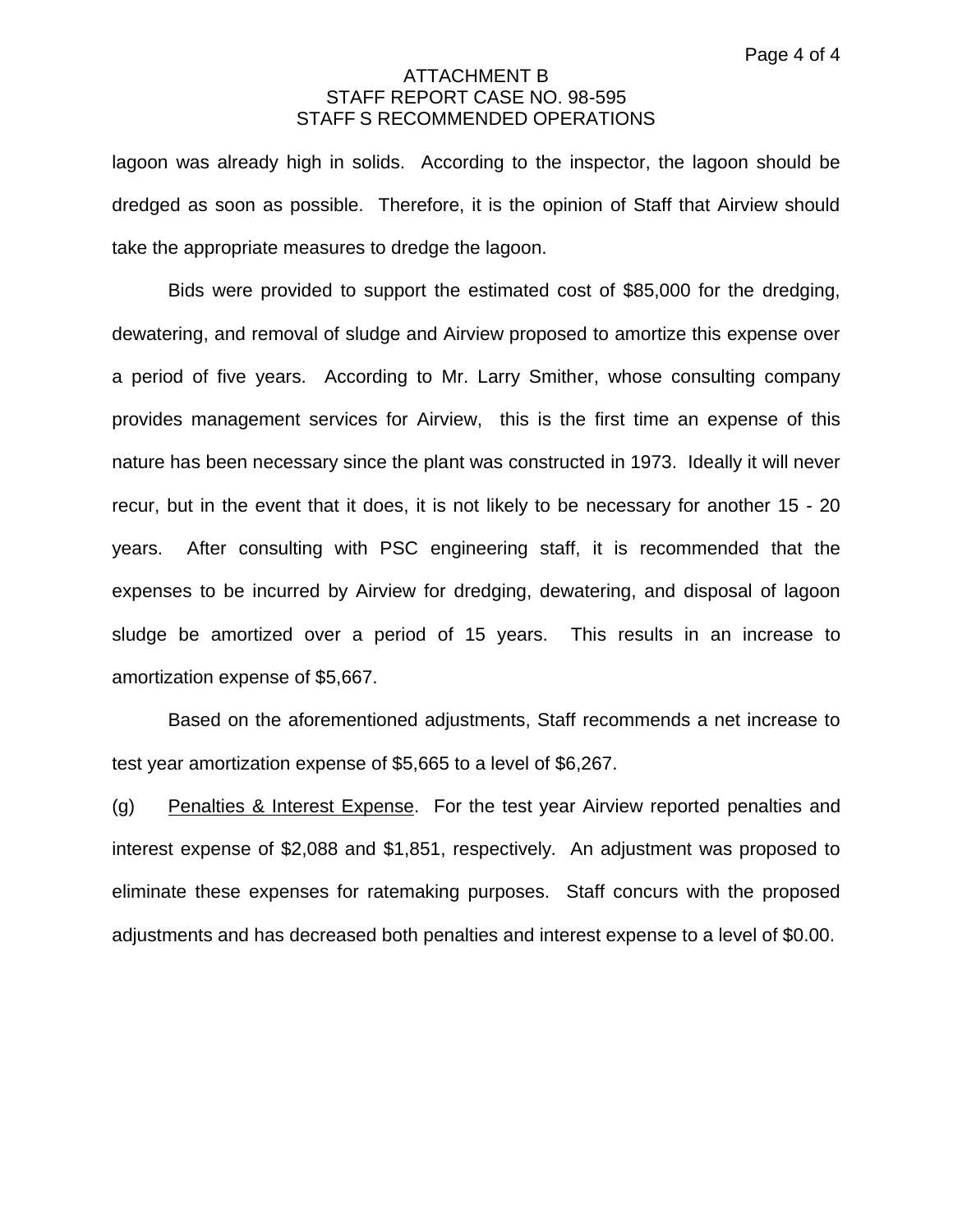## ATTACHMENT C STAFF REPORT CASE NO. 98-595 CALCULATION OF REQUESTED AND RECOMMENDED REVENUE REQUIREMENTS

|                                                                  | Requested<br>by Airview | Recommended<br>by Staff |
|------------------------------------------------------------------|-------------------------|-------------------------|
| <b>Adjusted Operating Expenses</b><br><b>Operating Ratio</b>     | 63,688                  | 49,079<br>0.88          |
| <b>Required Operating Revenue before</b><br><b>Income Taxes</b>  |                         | 55,772                  |
| Less: Adjusted Operating Expenses                                |                         | 49,079                  |
| Revenue Subject to Income Taxes<br>Gross-Up Factor               |                         | 6,693<br>1.23839        |
| Net Operating Income Inclusive of Provision<br>for Income Taxes  |                         | 8,288                   |
| Add: Adjusted Operating Expenses                                 |                         | 49,079                  |
| <b>Revenue Requirement</b><br>Less: Normalized Test-Year Revenue | 72,380<br>46,721        | 57,367<br>46,721        |
| <b>Required Increase</b>                                         | 25,659                  | 10,646                  |